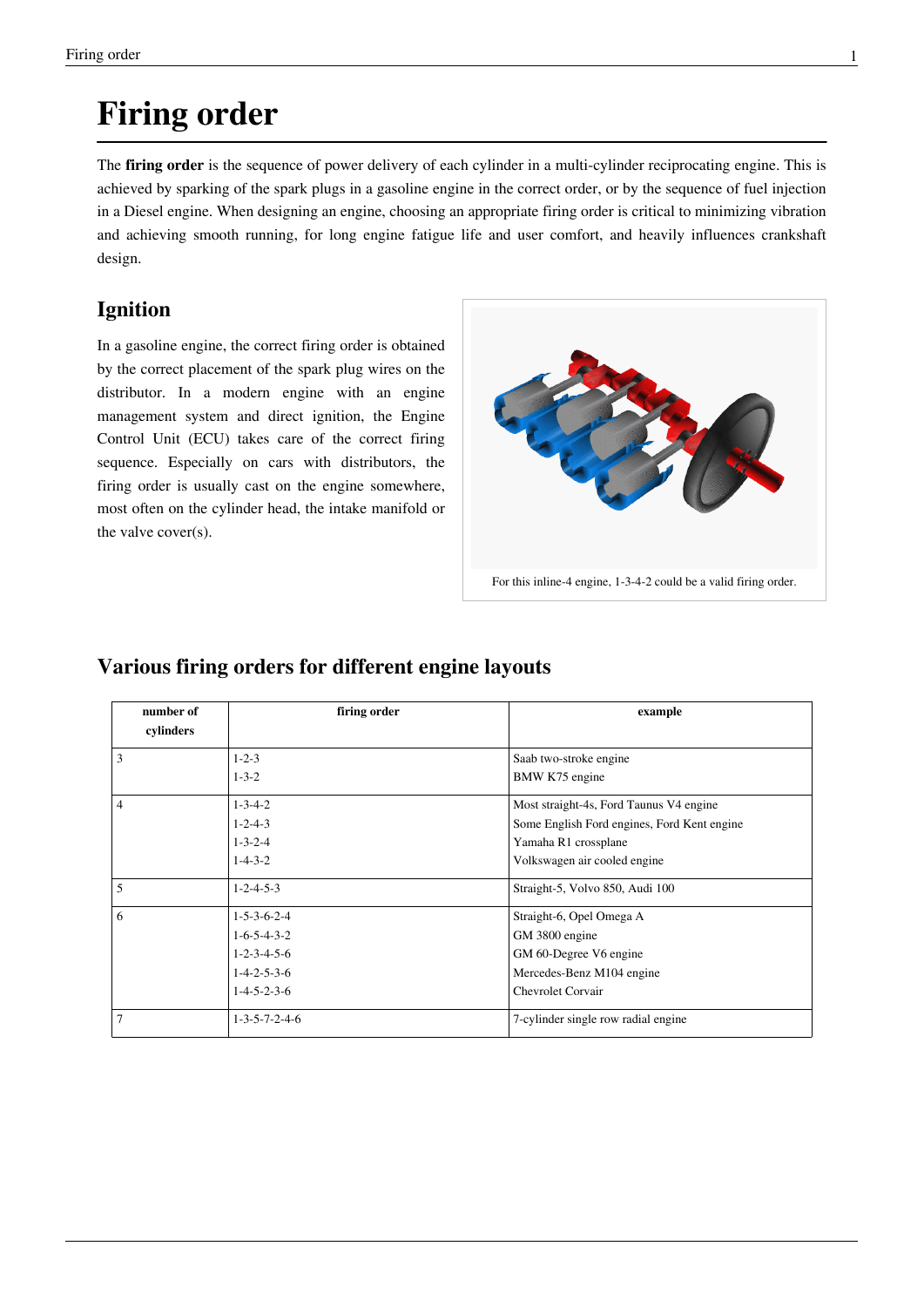| 8  | $1 - 8 - 4 - 3 - 6 - 5 - 7 - 2$                                          | 1988 Chrysler Fifth Avenue, Chevrolet Small-Block |
|----|--------------------------------------------------------------------------|---------------------------------------------------|
|    | $1 - 8 - 7 - 2 - 6 - 5 - 4 - 3$                                          | engine                                            |
|    | $1 - 3 - 7 - 2 - 6 - 5 - 4 - 8$                                          | GM LS engine, Toyota UZ engine                    |
|    | $1 - 5 - 4 - 8 - 7 - 2 - 6 - 3$                                          | Porsche 928, Ford Modular engine, 5.0 HO          |
|    | $1 - 6 - 2 - 5 - 8 - 3 - 7 - 4$                                          | BMW S65                                           |
|    | $1 - 8 - 7 - 3 - 6 - 5 - 4 - 2$                                          | Straight-8                                        |
|    | $1 - 5 - 4 - 2 - 6 - 3 - 7 - 8$                                          | Nissan VK engine                                  |
|    | $1 - 5 - 6 - 3 - 4 - 2 - 7 - 8$                                          | Ford Windsor engine                               |
|    | $1 - 5 - 3 - 7 - 4 - 8 - 2 - 6$                                          | Cadillac V8 engine 368, 425, 472, 500 only        |
|    | $1 - 2 - 7 - 8 - 4 - 5 - 6 - 3$                                          | Ferrari Dino V8 (F355)                            |
|    |                                                                          | Holden V8                                         |
| 10 | $1-10-9-4-3-6-5-8-7-2$                                                   | Dodge Viper V10                                   |
|    | $1-6-5-10-2-7-3-8-4-9$                                                   | BMW S85                                           |
| 12 | $1 - 7 - 5 - 11 - 3 - 9 - 6 - 12 - 2 - 8 - 4 - 10$                       | 2001 Ferrari 456M GT V12                          |
| 20 | $1-12-8-11-7-14-5-16-4-15-3-10-6-9-13-17-19-2-18-20$ Cadillac V20 engine |                                                   |

Although the vast majority of automobile engines rotate clockwise as viewed from the front, some engines are designed by the manufacturer to rotate counter-clockwise to accommodate certain mechanical configurations. In these applications, the firing order is shown in a reverse order (though it still starts with 1.) For the most common inline configurations, this gives firing orders of 1-3-2, 1-2-4-3, and 1-4-2-6-3-5. In addition to the reconfiguration of the plug wires or injector tubes, the valve timing must be accordingly modified.

#### **Cylinder numbering and firing order**

#### **Notes on left/right and front/rear**

When referring to [cars](http://en.wikipedia.org/w/index.php?title=Automobile), the left-hand side of the car is the side that corresponds with the driver's left, as seen from the driver's seat. It can also be thought of as the side that would be on the left if one was standing directly behind the car looking at it.

When referring to [engines,](http://en.wikipedia.org/w/index.php?title=Engines) the front of the engine is the part where the [pulley](http://en.wikipedia.org/w/index.php?title=Pulley)s for the accessories (such as the [alternator a](http://en.wikipedia.org/w/index.php?title=Alternator_%28auto%29)nd [water](http://en.wikipedia.org/w/index.php?title=Water_pump) [pump](http://en.wikipedia.org/w/index.php?title=Water_pump)) are, and the rear of the engine is where the [flywheel i](http://en.wikipedia.org/w/index.php?title=Flywheel)s, through which the engine connects to the [transmission](http://en.wikipedia.org/w/index.php?title=Transmission_%28mechanics%29). The front of the engine may point towards the front, side or rear of the car.

In most [rear-wheel drive c](http://en.wikipedia.org/w/index.php?title=Rear-wheel_drive)ars, the engine is [longitudinally-mounted a](http://en.wikipedia.org/w/index.php?title=Longitudinal_engine)nd the front of the engine also points to the front of the car. In [front-wheel drive](http://en.wikipedia.org/w/index.php?title=Front-wheel_drive) cars with a [transverse](http://en.wikipedia.org/w/index.php?title=Transverse_engine) [engine](http://en.wikipedia.org/w/index.php?title=Transverse_engine), the front of the engine usually points towards the right-hand side of the car. One notable exception is [Honda,](http://en.wikipedia.org/w/index.php?title=Honda) where many models have the front of the engine at the left-hand side of the car.



[Saab B engine,](http://en.wikipedia.org/w/index.php?title=Saab_B_engine) "firing order 1342" marked on inlet manifold. #1 is towards the firewall (right side of picture).

In front-wheel drive cars with [longitudinally-mounted e](http://en.wikipedia.org/w/index.php?title=Longitudinal_engine)ngines, most often the front of the engine will point towards the front of the car, but some manufacturers [\(Saab,](http://en.wikipedia.org/w/index.php?title=Saab_automobile) [Citroën,](http://en.wikipedia.org/w/index.php?title=Citro%C3%ABn) [Renault\)](http://en.wikipedia.org/w/index.php?title=Renault) have at times placed the engine 'backwards', with #1 towards the [firewall](http://en.wikipedia.org/w/index.php?title=Firewall_%28construction%29). One notable car with this layout is the [Citroën Traction Avant.](http://en.wikipedia.org/w/index.php?title=Citro%C3%ABn_Traction_Avant) This layout is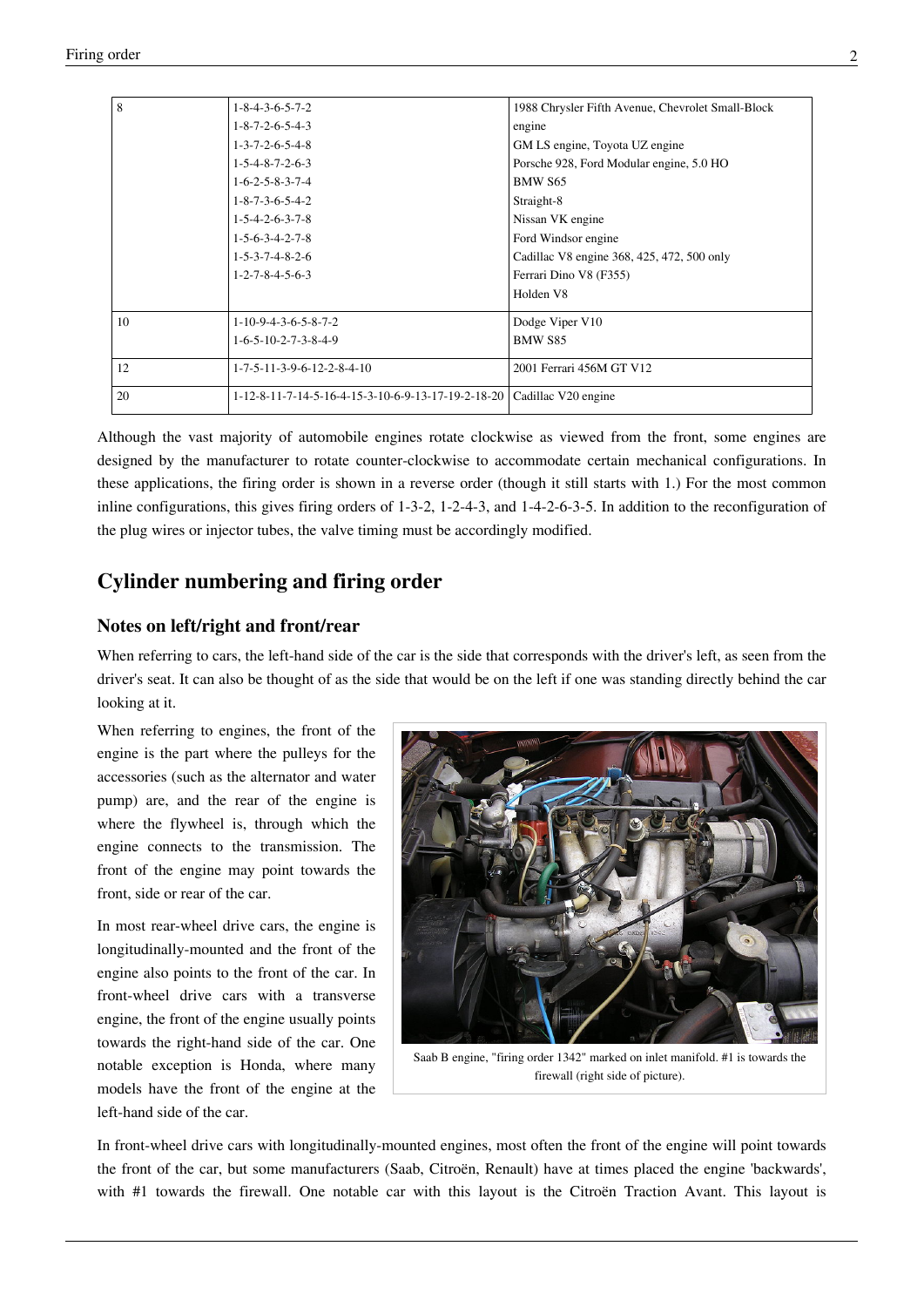uncommon today.

*See also: [Automobile layout](http://en.wikipedia.org/w/index.php?title=Automobile_layout)*

#### **Cylinder numbering and firing orders for various engine layouts**

In a [straight engine](http://en.wikipedia.org/w/index.php?title=Straight_engine) the spark plugs (and [cylinder](http://en.wikipedia.org/w/index.php?title=Cylinder_%28engine%29)s) are numbered, starting with #1, usually from the front of the engine to the rear.

In a [radial engine](http://en.wikipedia.org/w/index.php?title=Radial_engine) the cylinders are numbered around the circle, with the #1 cylinder at the top. There are always an odd number of cylinders in each bank, as this allows for a constant alternate cylinder firing order: for example, with a single bank of 7 cylinders, the order would be 1-3-5-7-2-4-6. Moreover, unless there is an odd number of cylinders, the ring cam around the nose of the engine would be unable to provide the inlet valve open - exhaust valve open sequence required by the four stroke cycle.



1-3-5-2-4 would be the firing order for this 5 cylinder [radial engine](http://en.wikipedia.org/w/index.php?title=Radial_engine).

In a [V engine,](http://en.wikipedia.org/w/index.php?title=V_engine) cylinder numbering varies among manufacturers. Generally speaking, the most forward cylinder is numbered 1, but some manufacturers will then continue numbering along that bank first (so that side of the engine would be 1-2-3-4, and the opposite bank would be 5-6-7-8) while others will number the cylinders from front to back along the crankshaft, so one bank would be 1-3-5-7 and the other bank would be 2-4-6-8. (In this example, a V8 is assumed). To further complicate matters, manufacturers may not have used the same system for all of their engines. It is important to check the numbering system used before comparing firing orders, because the order will vary significantly with crankshaft design (see [crossplane](http://en.wikipedia.org/w/index.php?title=Crossplane)).

As an example, the well-known [Chevrolet Small-Block](http://en.wikipedia.org/w/index.php?title=Chevrolet_Small-Block_engine) [engine h](http://en.wikipedia.org/w/index.php?title=Chevrolet_Small-Block_engine)as cylinders 1-3-5-7 on the left hand side of the car, and 2-4-6-8 on the other side, and uses a firing order of  $1-8-4-3-6-5-7-2$ .<sup>[1]</sup> Note that the order alternates irregularly between the left and right banks; this is what causes the famous 'burbling' sound of this type of engine.<sup>[2]</sup>



their V engines is based on "folding" the engine into an inline type.

In most [Audi](http://en.wikipedia.org/w/index.php?title=Audi) and [Ford](http://en.wikipedia.org/w/index.php?title=Ford) V8 engines cylinders 1-2-3-4 are on the right hand side of the car, with 5-6-7-8 are on the left.